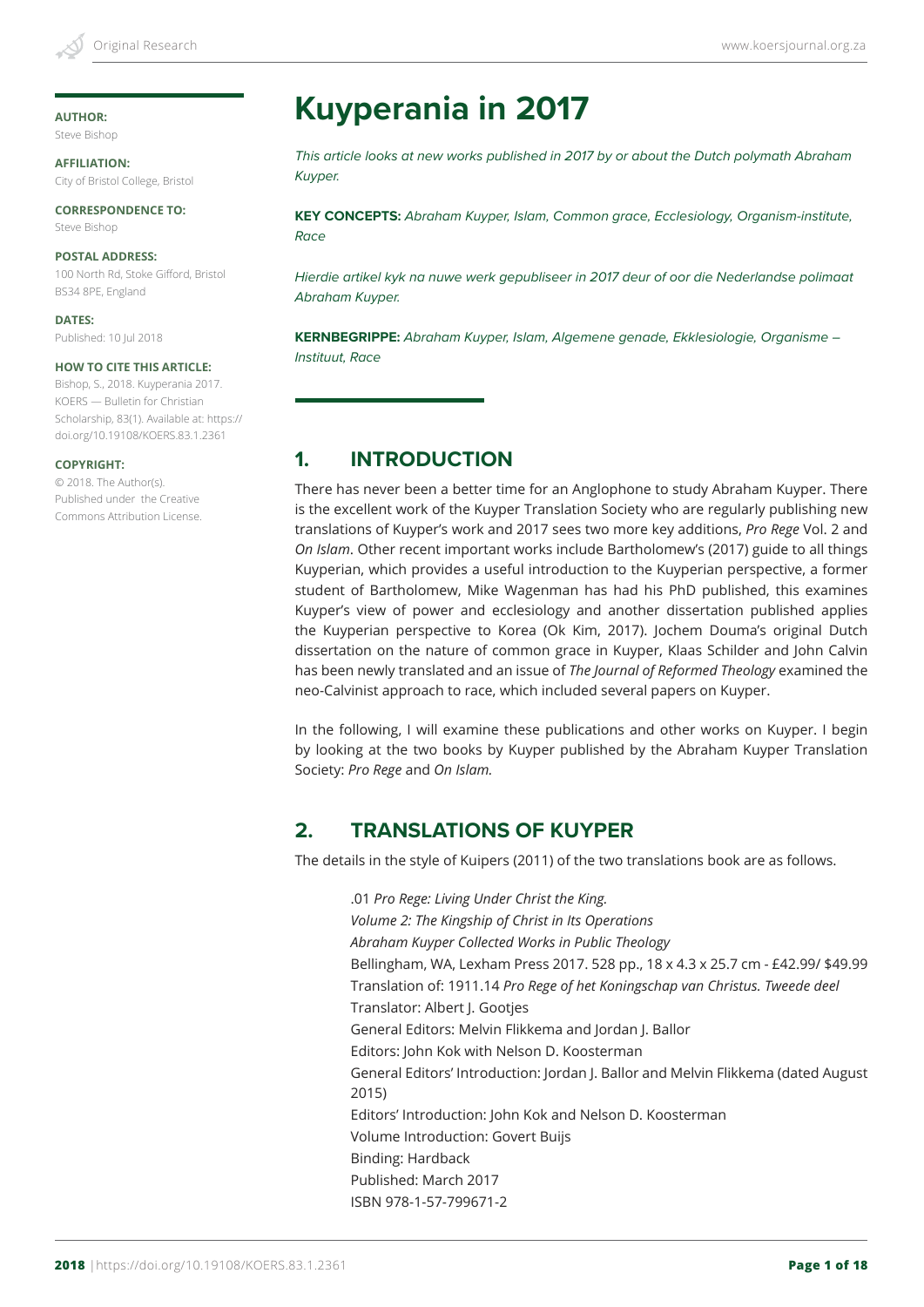#### .02 *On Islam*

*Abraham Kuyper Collected Works in Public Theology* Bellingham, WA, Lexham Press 2017. 400 pp., 18.3 x 3.6 x 25.7 cm - £38.38/ \$39.49 Translation (parts) of: 1907.13; 1908.10 Om de Oude Wereldzee Translator: Jan van Vliet General Editors: Melvin Flikkema and Jordan J. Ballor Editors: James D. Bratt with Douglas Howard Volume Introduction: Douglas Howard and George Harinck Afterword: Diane B. Obenchain Binding: Hardback Published: December 2017 ISBN: 978-1-57-799674-3

## *2.1 Pro Rege* **Volume 2**

This volume, translated by Albert J. Gootjes, follows on from the first volume published in 2016 (see the review in Bishop, 2017). Govert Buijs, in his introduction, writes 'So what Kuyper sets out to develop is a full-orbed "theology of every-day life," a theology of incarnation of Christ's kingship, ranging from politics to philanthropy, from the family to public opinion and the media, from civil society to academia, from economics to the arts' (xviii). I would want to take issue with the phrase 'a theology of …'; what Kuyper was doing is much broader— but it does give the feel for what the *Pro Rege* volumes are about. And, of course, a Christian approach is far broader than a theological approach — a Christian approach is one developed from the sovereignty of God and thus from the notion of common grace that Kuyper is developing.

In this newly-translated second volume of the *Pro Rege* trilogy we catch glimpses of Kuyper's approach to church and family in particular. This second volume is split into three parts. The first deals with 'Christ's kingship and his subjects', the second 'Christ's kingship and his church' and the third 'Christ's kingship and the family'. As Kuyper puts it, this volume 'comprise a much more extensive series of chapters that place us before practical questions regarding the calling, task, and responsibility that Christ's kingship imposes upon us as his subjects' (3).

In the first part, he examines the roles and responsibilities of the subjects of the kingdom. But this is not a programme to be followed, rather it is all about grace. It is reassuring to know that 'The kingship of Christ does not depend on us in any way' (3). This is because 'The foundation on which the edifice of Jesus' kingship has been built is not the faith and devotion of his subjects, but rests in God's good pleasure alone' (4). Kuyper outlines several duties we have as subjects of the king. These include confessing him, witnessing to him, taking up our cross in obedience, living as pilgrims and being in a battle with Satan and his cohorts. This latter aspect is often forgotten - too often Satan is dismissed as being an irrelevance or an invention. Kuyper is clear the battle is real; it is a battle for the world:

'As King, Christ does not fight against the world but for it. He does not work to try to bring down the human race, but to preserve it. Accordingly, the battle he fights is directed entirely against the spiritual and unholy power that has stolen the human race away from God and that seeks to raise up its own kingdom against the kingdom of Christ' (51).

#### And again:

'It is against this demonic world that all of Christ's subjects must unite their forces. Satan alone is the real enemy to be fought, and it is in this battle against him alone that we must persist and persevere—persevere to the bitter end' (52).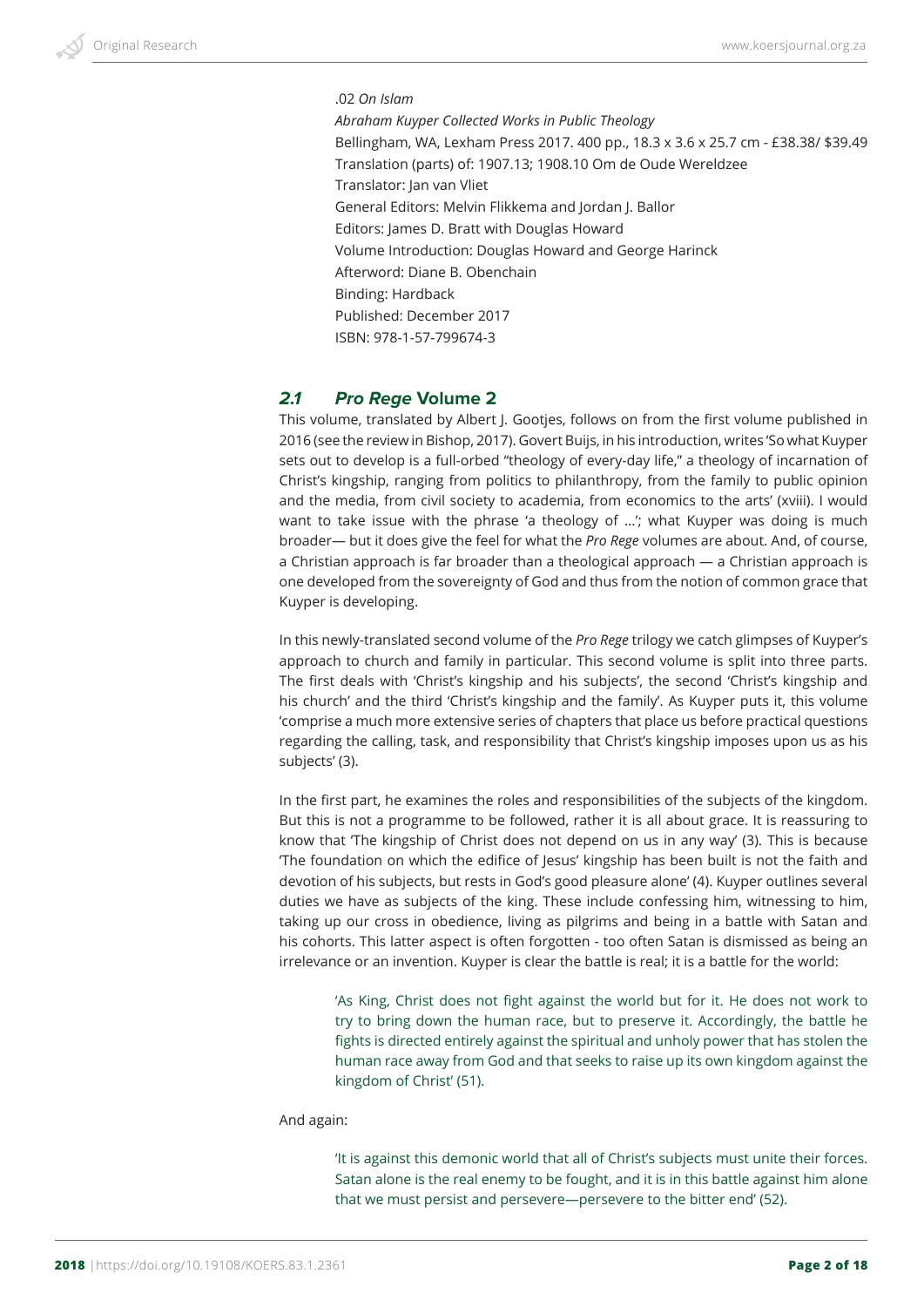However, the battle also takes place in our own hearts.

'To be sure, an altogether distinct set of obligations derives from membership in the visible church. Therefore, now that we have discussed our personal duties, we will go on in the second place to examine our ecclesiastical duties' (102).

Part 1 looked at Christ's kingship for our personal lives, in Part 2 Kuyper turns to Christ's kingship within and through the church. Once again dispelling the notion that neo-Calvinism downgrades or minimises the institutional church. He laments the fact that Christ's kingship has too often been spiritualised and 'removed from the reality of the church' (289). The church, for Kuyper, is a result of grace rather than creation:

'The church is therefore alien to creation life. It has not come from it, but was added to it. It is an institution of a unique kind and order. It has entered the life of the nations as an institution with a unique origin' (115).

Christ is the one who institutes, protects, sustains and governs the church. It was instituted as something new (303). Throughout this section, Kuyper is eminently practical. He stresses the need for the church overseers to be personally acquainted with each member of the congregation if they are not then it is very difficult for them to admonish and warn them, the congregants could thus easily stray.

 'More is called for than just preaching. Sermons can point to the pasture, but preaching does not and cannot tend to the various individual needs of each sheep in the flock. That kind of care can only be given through personal interaction' (248).

Kuyper often stresses the global and the local nature of the church. He sees no place for a national church. He goes on to identify three popular views of the church: the individualistic, the independent and the covenantal. The first is what he claims is the Anabaptist position – the members are those who have made a profession of faith out of a personal choice. In this view he maintains that the church is reduced to a club or association. In the second view, choice is not necessary, all who come are deemed members, no one is turned away and there is no restriction on baptism. The third view, the one endorsed by Kuyper, focuses on the covenant; this 'model insists on the truth that the Lord's mystical body has an organic character, and that the visible church must for that reason also rest on an organic foundation' (226). Although Kuyper's depiction of the first two positions may be something of a caricature there is much truth in it. Only the third model sits well with the Scriptures. It avoids atomism and stresses the need for discipline.

In the third part of the book Kuyper shows that he was a man of his time. His approach is rather patriarchal and assumes segregated conjugal roles, with the wife as homemaker and the husband as breadwinner. With the changes that have taken place within society since Kuyper wrote such an approach seems rather dated, particularly when both parents through no fault of their own — may have to work to be able to afford the rent or mortgage on a family home. Although Kuyper stresses the origin of the family with creation, he takes the hierarchical nature of the family from the fall. There is no basis for a family hierarchy pre-fall. It may not have been unusual in Kuyper's time for families to have servants and Kuyper does discuss their role within the family. In his discussions, Kuyper shows that practicality and spirituality are not mutually exclusive.

The church, for Kuyper, did not arise out of a creation ordinance, unlike the family:

'The Christian family, therefore, is not a new creation. It arises from the existing order of affairs, and links directly with what came into existence through creation in paradise. In the church, the adjective Christian points us indeed to an entirely new order of affairs. But as soon as you leave the church and return to ordinary life, also what is called Christian in family or in society proceeds from creation' (309).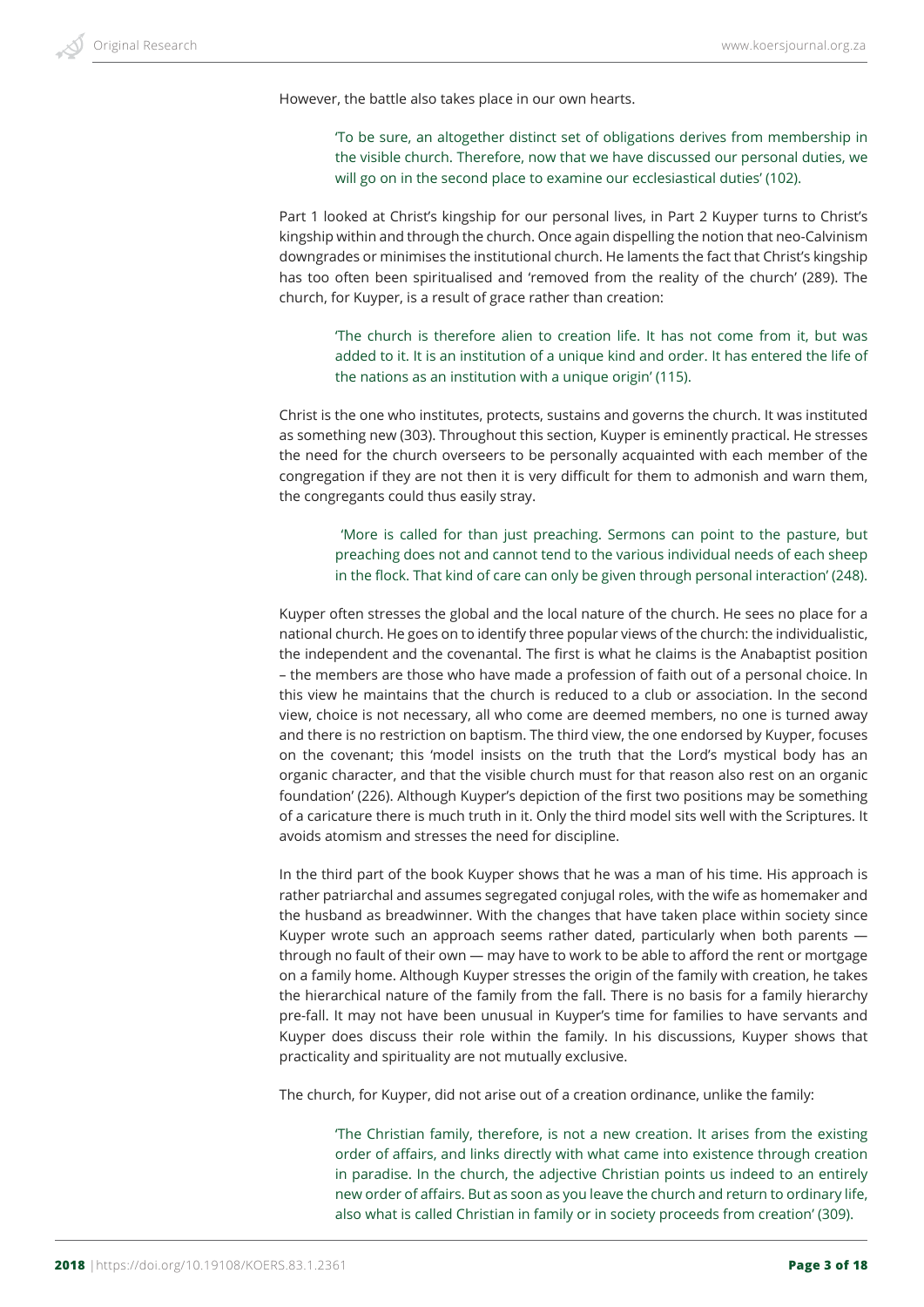This among other things sets the family apart from the church. The family is not to be a micro-church. The church does influence the family but the family has an 'independent and unique life'. He is careful to note that a Christian family means more than being a morally upright good family. For a family to have the adjective 'Christian' it means that it should be constituted and ordered as God requires it to be. As Kuyper puts it:

'For a family to be Christian, three things must be present in it through the Spirit of Christ and the result of his work. The first is the restoration of what sin and misery have corrupted. The second is the elevation of original family life to its ideal. And thirdly, in order that this blessing might not be passing but fix its roots in the family and seek to be nourished there, the family must sanctify its communion by establishing a family altar before which the entire family (that is, parents, children, and servants) kneel so as to give to God the honor and worship he is due for what he in his grace has given the family and to ask him to bless its life. Only in this way can Christ exercise his dominion as our King over the family as well' (307).

Throughout the book Kuyper's main drive is for Christ's kingship to be exercised in and through the church and family. In the third volume - yet to be published - he shows how the kingdom affects other areas of life and society, such as the state, and the spheres of art and science, but he writes, 'the family takes precedence because every enrichment of personal life begins with the family and arises in part from the family' (301).

*Pro Rege* was first published in 1911 towards the end of his public political life – he retired from party politics due to ill health in 1912. He had been the Dutch prime minister from 1901- 1905. After his 1905 election defeat, Kuyper set off on a journey around the Mediterranean Sea, the 'Old World-Sea', for several months. In part, he went on this trip to examine and understand the rise of Islam in the area. He wrote his observations in the two-volume *Om De Oude Wereldzee.* (Kuyper, 1907). Many of the sections of this fascinating work have now been translated in *On Islam.*

## *2.2 On Islam*

*On Islam* is partly autobiography, partly travel diaries, partly sociological observations, partly cultural anthropology. What is most remarkable is the descriptions and observations of this mainly Muslim area. It provides an insight into early twentieth century Islam. This is a complex landscape, not only religiously but also geographically, culturally and politically. The introduction, 'The Western Islamic World at the Dawn of the Twentieth Century', by Douglas Howard, provides a good historical introduction to some of these complex issues. Likewise, George Harinck's insightful essay 'Abraham Kuyper's View of Islam: The Dutch Setting'.

Sections from *Om De Oude Wereldzee* have been translated previously by Jan Boer as the *Mystery of Islam* (Kuyper, 2010).<sup>1</sup> The 'Mystery of Islam' is an appropriate title — as this is what Kuyper was seeking to do to explore the enigma that was Islam. One crucial question that underlines this book of fresh translations is why has Islam flourished but Christianity faded in this area?

Kuyper sees much of value in Islam:

'… it is seriously mistaken to imagine for even a moment that the spiritual patrons of Buddhism, Confucianism, and Shintoism are men without knowledge, insight, and willpower. Their learning may be different, but their critical faculties are no smaller than ours'.2

<sup>1</sup> This comprises the Introduction and Chapter 1 of volume 2 of *Om De Oude Wereldzee*.

<sup>2</sup> I am unable to provide page numbers as I was supplied an advance pre-paginated copy by Jake Mailhot of Faith Life, the parent company of Lexham Press.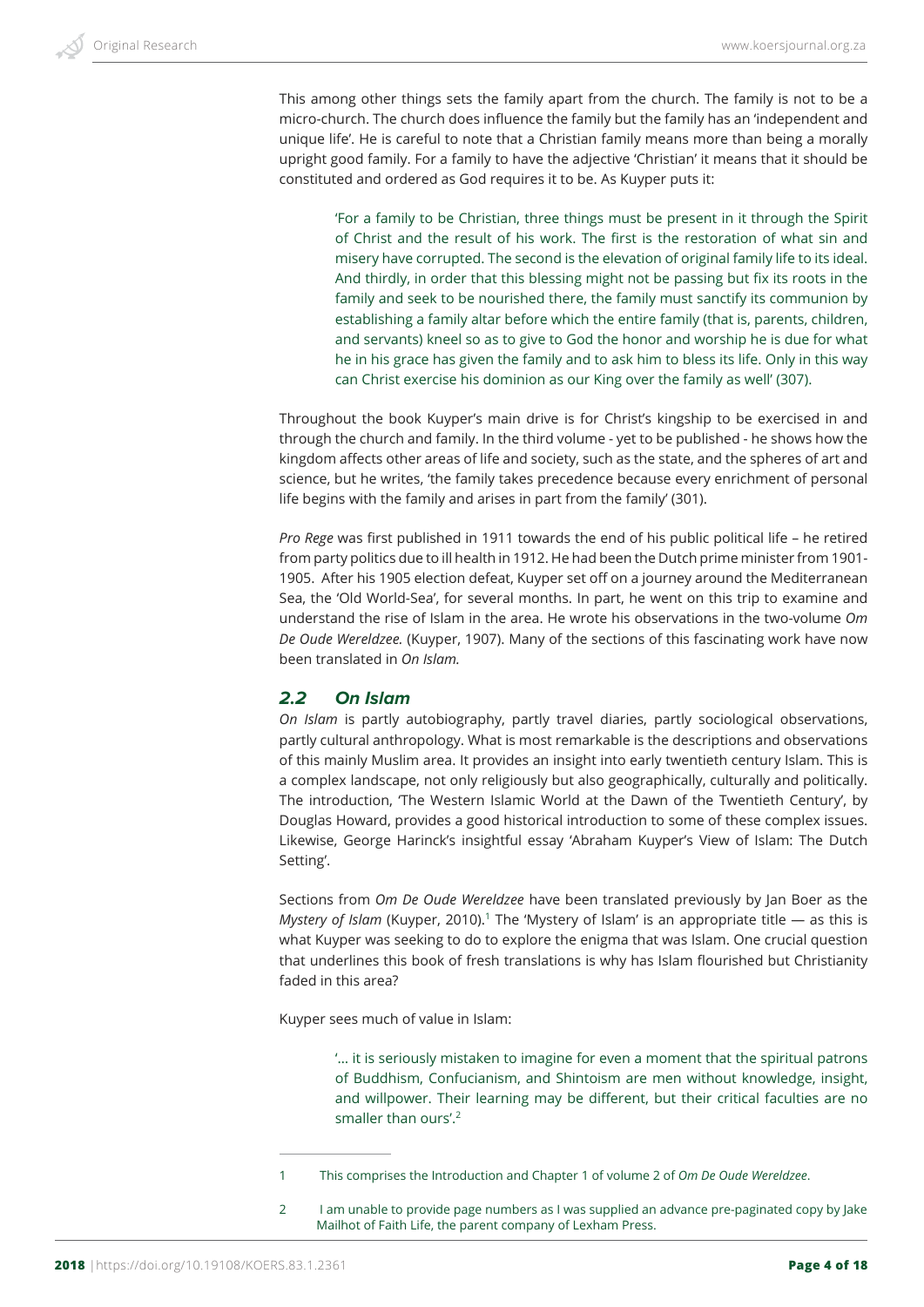In particular, he seems to appreciate its all of life approach and the commitment in endears among its followers. As he puts it:

'Muslims do not have separate social, religious, and political spheres; rather, all of life is bound together in one Qur'anic sphere, and this life relies on personal love for a living tradition'.

At times he seems optimistic about collaboration: 'we cannot exclude the possibility that [Moslems] will ultimately join us in the battle against pantheism and polytheism'. However, he notes that 'it is enough to observe that the strict legalistic and regulated character of Islamic ritual leads to little more than a shallow deism'. And yet he also identifies with some followers, such as the Sufi, a yearning for mysticism:

'This inner movement in the life of the soul arose from three factors: world-aversive asceticism, mystical inwardness, and pantheism's thought-system'.

He notes the patriarchal and sometimes oppressive nature of Islam towards women

'In Islam the female is merely incidental. She is no more than a footnote to the male and, ideally, is denied any independent existence'.

However, he finds that the Christianity of the area has succumbed to cultural and Islamic pressures. This is particularly so in the treatment of women; for example:

'Even in a Christian church I found women considered just as inferior as in a mosque. The imitation goes so far as the use of prayer rugs in the church the same as you would find in a mosque. The spiritual maturity of the Christian folk of Asia Minor is minimal'.

'… the position of the woman in Christian families follows the Turkish manner and remains downtrodden. They have been unable to maintain the much higher Christian perception of women. Even in Christian families the husband eats alone at the table and is served by his wife who sits down with the remaining female staff and the children only when her husband is finished'.

The Islamic world that Kuyper travelled in displayed a great variety of forms - there is not one such monolithic religion that is Islam. He identifies a number of different 'differentiated sects': 'one finds—besides the Sunnis—Shiites, Ismailis, Nosairis, Ansaris, Mutawilés, Druze, and Yazidis or Satan worshipers'.

In essence, he identifies two apparently contradictory tenets of Islam, their 'fatalism and their obligation to promote the faith by the sword'. Interestingly he notes that 'At the moment Muslims are still in a state of political despondency, so courtesy and kindness can soften their mood considerably'. That may well be a message for today.

An afterword by Diane B. Obenchain of Fuller Theological Seminary, "By What Magic Did Muhammad...? The Missiological Implications of Abraham Kuyper's Observations on Islam", examines Islam in Kuyper's theological context - namely, that of covenant.

One of the translators of this new work is Jan van Vliet. He has provided an excellent introduction to Kuyper's approach to Islam in his article in the journal *Pro Rege* (See below). Other works that have examined this topic include Lee (2004) and de Vries (2010).

From works by Kuyper we now turn to works on Kuyper, first starting with some important books.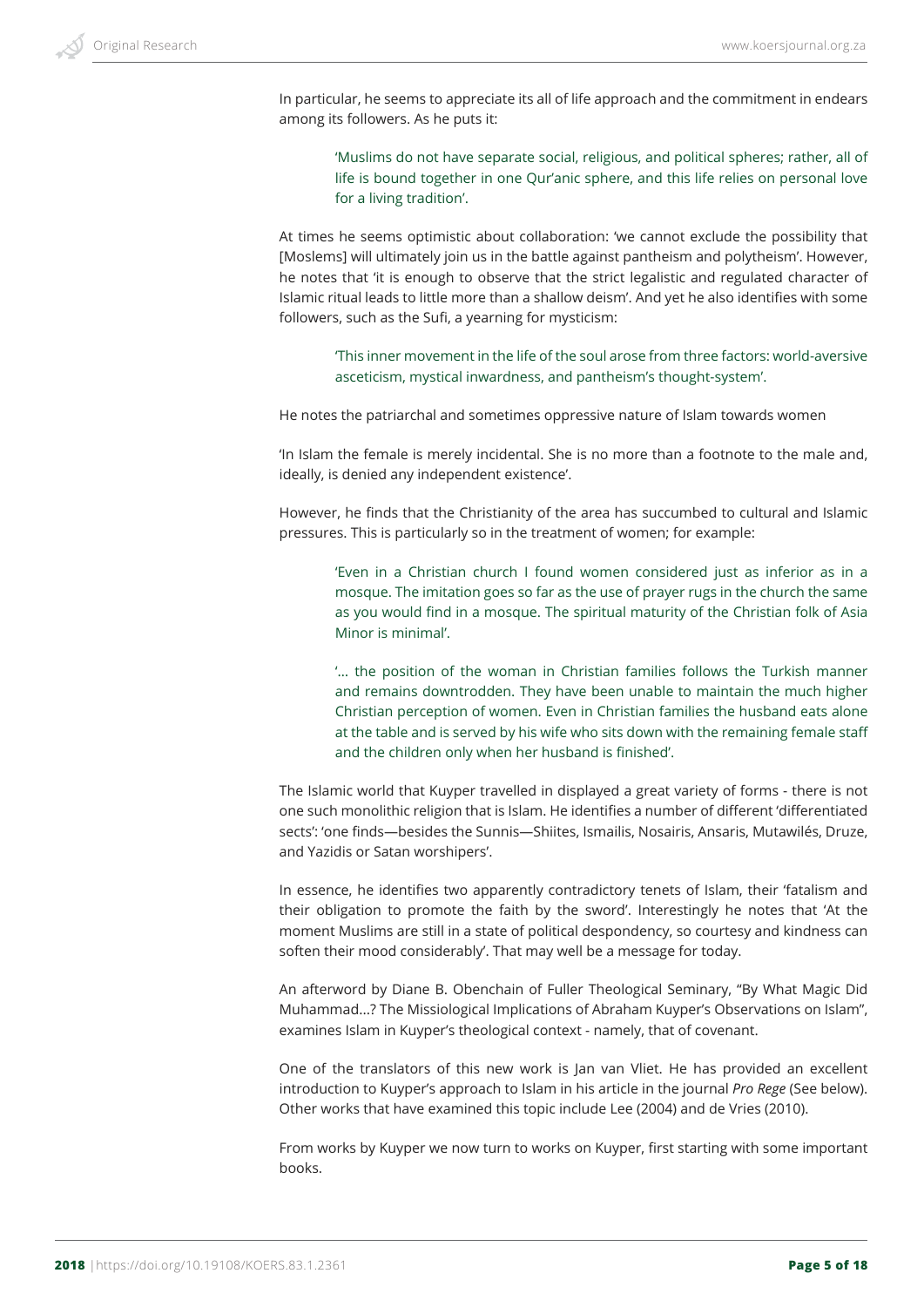# **3. BOOKS ON KUYPER**

## *3.1 Contours of the Kuyperian Tradition*

In his *Contours of the Kuyperian Tradition* Craig Bartholomew (2018) presents an excellent introduction to Kuyper's ideas and his legacy. Bartholomew is right when he suggests that Christians need 'to develop an integrally biblical Christian worldview and to live creatively and thus plausibly from this perspective …' (9). There is no better place to begin this development than by looking at the resources Kuyper has to offer, and no better place to begin to find out those Kuyperian resources than in this book.

In Chapter 1 Bartholomew presents a brief biography of Kuyper - and suggests that the notion of *palingenesis*—the new birth—is key to Kuyper's work. In Chapter 2 he looks at the crucial issue of creation and redemption. Too often evangelicals have emphasised redemption at the expense of creation — not so Kuyper. As Bartholomew notes:

 'For Kuyper, we should not make the mistake of thinking that God preserves his creation only in order to make possible the salvation of the elect' (37).

Salvation is not unconnected to creation, and grace is not external to nature. Kuyper's holistic view, as Bartholomew stresses, 'stems not only from Christ's work but also from [Christ's] identity' (41). This chapter also has an excellent summary of the way in which nature and grace have been expressed, with a justification of the way in which Kuyper and Bavinck see it: grace restoring nature. Bartholomew supports the view that this is a biblical approach by examining both covenant and kingdom.

The issue of the Scriptures, how we read and interpret them, is often very divisive. Chapter 3 looks at the Kuyperian approach to Scripture. Kuyper was not a fundamentalist and he, like Bavinck, makes a distinction between Scripture and the Word of God — though they both hold to Scripture 'as being God's infallible word' (96). Kuyper's approach is best described as belonging to the redemptive-historical school. Bartholomew closes this chapter with an important warning that we do not loosen 'our hold on Scripture as God's infallible Word' (99).

Chapter 4 focuses on the important issue of worldview. This is an important Kuyperian concept appropriated and popularised by Kuyper in his *Lectures on Calvinism*. It is also probably the most misinterpreted aspect of Kuyper. There has been a tendency to intellectualise the concept and to equate it with philosophy. Bartholomew identifies five shadow sides to the notion of worldview: it intellectualises the gospel; it universalises the gospel; it relativises the gospel; it becomes disconnected from Scripture; and it can entrench middle-class values and lead to an unhealthy messianic activism (118-123). Even so, Bartholomew is right, appropriated correctly, it is a 'rich and useful' term.

Another broad theme that Kuyper developed, and was central to his social and political philosophy, was sphere sovereignty - this is the topic of his Chapter 5. Sphere sovereignty was developed by Kuyper taken from hints of the idea in Groen van Prinsterer, F.J. Stahl and Althusius, although its formulation was unique to Kuyper (for further on this see Henderson, 2017a – discussed below). Sphere sovereignty was central to Kuyper's view of the relationship between state, education and the church. It was also central to the pillarisation (*verzuiling*) of society in the Netherlands. Some also misused it to justify apartheid in South Africa - a point well dealt with by Bartholomew.

Another of Kuyper's important insights was the distinction between the church as institute and church as organism. This is examined in the next chapter. Here, Bartholomew is right to stress the importance of the church in Kuyper's thought: 'From his conversion to the end of his life the church remained an issue of major concern for Kuyper' (162). Kuyper's concept of the church was in part formed from his reading of Charlotte M. Yonge's *The Heir*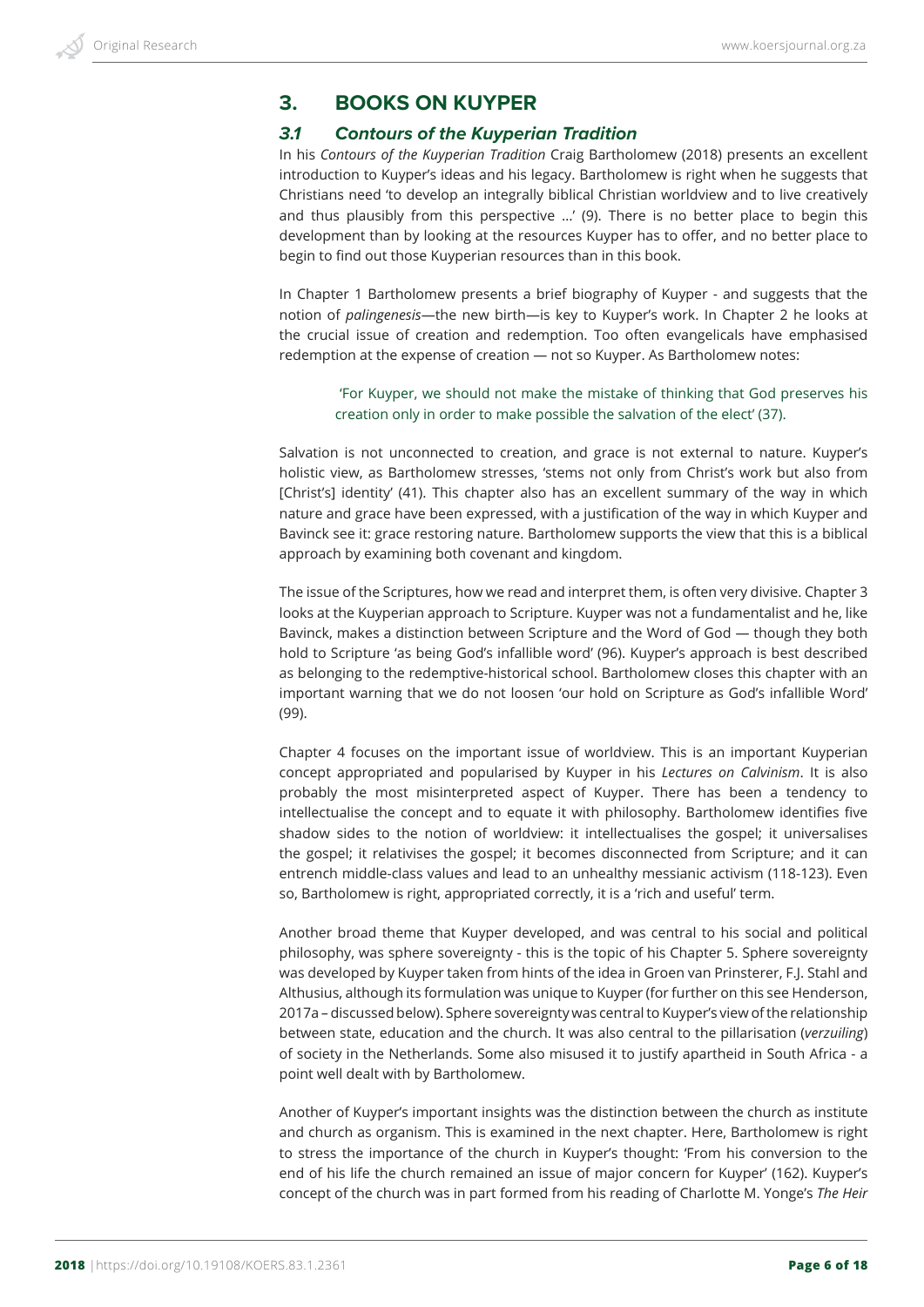*of Redclyffe*. Yonge was influenced by the Tractarian Movement in the UK and in particular Cardinal Newman. It was their high view of the church and the role of the church as mother that Kuyper appreciated. Even though Kuyper, as Bartholomew carefully points out as he traces the changes in Kuyper's ecclesiology, later adopted a more congregational view of the church (188).

Bartholomew disagrees with Kuyper — as many contemporary Kuyperians do — regarding Kuyper's view of government as being a post-fall institution (192). Nevertheless, Kuyper did develop a Christian perspective on politics and government as Bartholomew shows in Chapter 7. This is perhaps not unsurprising as Kuyper as well as being theologian was a politician. He founded the first modern political party in the Netherlands (the ARP) and did so with Christian principles. He also fought for a new electoral system within the Netherlands. Bartholomew closes this chapter on a sad note: ' … when it comes to Kuyper's thought on the social issues of his day, one cannot help but fear that Kuyperians have failed to hear his call' (212).

Chapter 8 moves on to look at mission. This chapter mainly focuses on the work of J.H. Bavinck — Herman Bavinck's nephew. While Chapter 9 looks at two philosophical schools that developed largely out of Kuyperianism, namely, Dooyeweerd's and Vollenhoven's Reformational philosophy and the more popular, but less insightful, approach of Reformed epistemology.

Theology is the subject of Chapter 10. Kuyper was a theologian but this aspect of his work has been somewhat neglected. Bartholomew discusses some reasons for this, namely, the liberalisation of the Free University (VU); the conflict, at the VU, between theologians and philosophers; the on-going church conflicts at the time; and then the impact of two world wars. He thinks now is the time to 'retrieve, renew, and develop the Kuyperian theological tradition for today' (271). I whole-heartedly agree! This chapter represents a good first step towards that aim. Certainly, Kuyper's *The Work of the Holy Spirit* deserves more attention.

Education is under review next (Chapter 11) — education, like the church, theology, politics and mission was close to Kuyper's heart. For Kuyper, education, church and the home were intertwined. Nurture and education are inseparable, as parents hold primary responsibility for the education of their children. Teachers must make their own decisions about pedagogy — the role of the state is not to dictate how teachers should teach. Hence, the need for Christian schools.

The final chapter concludes the book with a look at 'The need for a spiritual formation'. This has often been a weak spot in the Kuyperian approach - although not in Kuyper (see, for example, De Jong, 2017 – discussed below).

Bartholomew writes as one steeped in the Kuyperian tradition, but this doesn't mean he is uncritical of it and he is aware of the danger of absolutising the man. At times Bartholomew seems to prefer Bavinck's approach to Kuyper's. He sees the weaknesses in the Kuyperian tradition as well as its strengths and he is not afraid to point out what he perceives as its faults. For example, he thinks the Kuyperian tradition can be enriched by the Pietistic tradition (245). He also aware that Kuyperians need to learn from non-Kuyperians, not least, according to Bartholomew, Max Weber and Mother Theresa.

Bartholomew concludes:

'The Kuyperian tradition has the resources to produce culturally savvy Christians today' (323).

He is right – and this book is a great place to begin to understand and then go on to appropriate and implement those resources.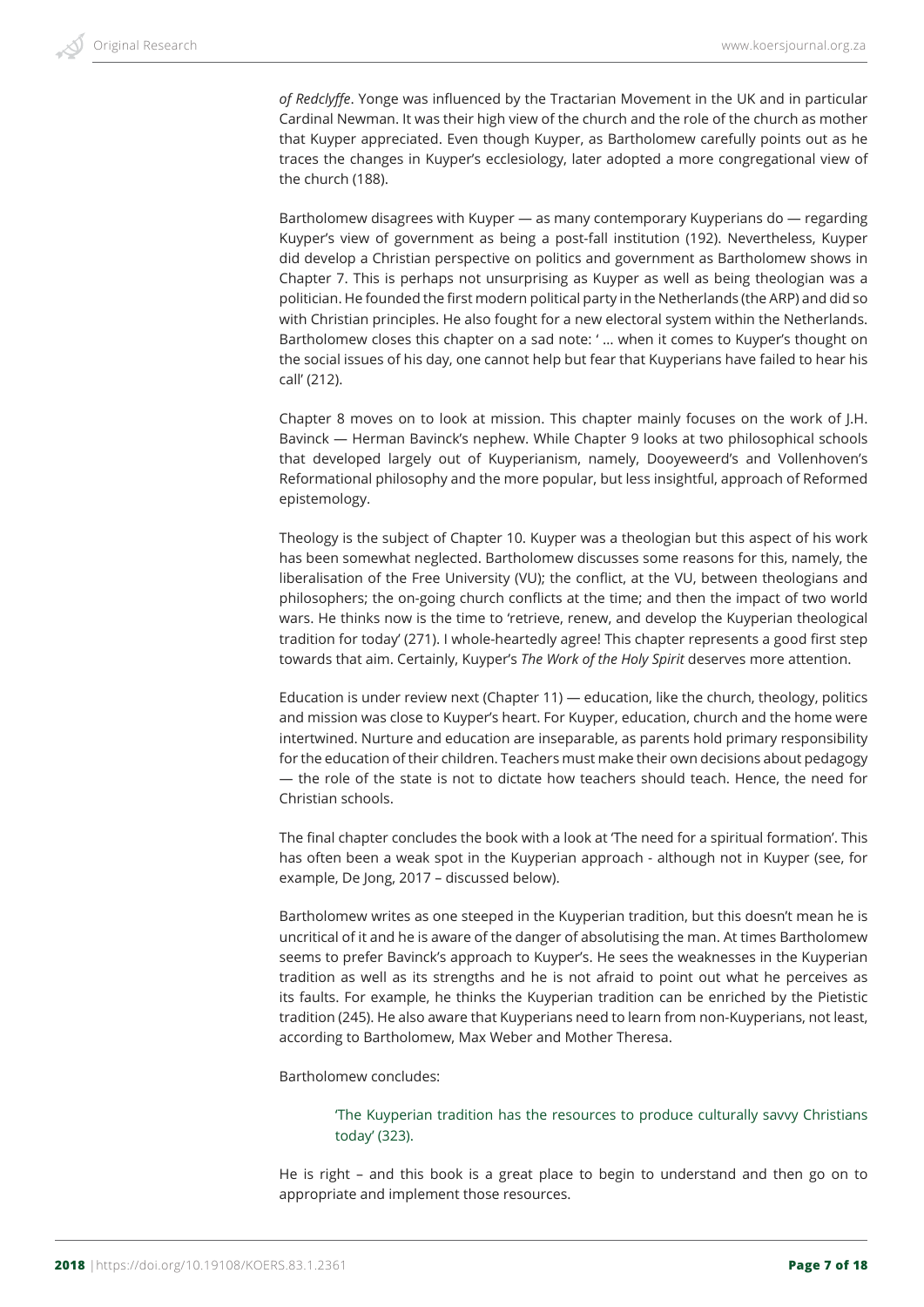## *3.2 Johanna and Henriette Kuyper*

The next book, *Johanna and Henriette Kuyper*, is different from the books I usually read and review. It is a novelisation cum biography of two female Kuypers: Johanna (Abraham's wife) and their daughter Henriëtte Sophia Susanna (aka Harry) (1870-1933). It is facts plus imagination. Unfortunately, it is more imagination that fact. It is aimed at teenage females and is part of a series published by Presbyterian & Reformed entitled Chosen Daughters. The book is split into three parts, the first dealing with the childhood of Johanna, the second with 'Jo and Bram' and the third 'Harry'. It provides an interesting insight into the patriarchal culture of the time and gives a good feel for what life might be like in the Kuyper household. The main aim of the book appears to be to help the readers be true to themselves and true to what God intended them to be - just as Jo and Harry did. For example:

'Above all, honor the Lord and be true to your heart' (114).

'When I surrendered to the Lord, I didn't lose myself; I gained the true me' (188).

'The Lord gave each of you a unique personality. He wants you to honor him and be true to yourself' (269).

The historical aspects are then given second place to moral examples for the readers to follow. This becomes particularly clear in the 'Go deeper' section at the end of the book where questions such as: 'What in Jo's story could help you to be friends with that girl [i.e. someone who doesn't have a Christian faith]?' and 'At her sewing class, she saw a girl being mistreated. How did Jo stop the bullying and help the girl to feel welcome in the class? How can you help if you see a girl being bullied?'

The book has some appropriate photographs, a recipe for Dutch apple pie and details of how to make a textile book cover. There are a useful timeline and a two-page list of bibliographical resources.

I hope this book will provide a catalyst for more research into Harry Kuyper, as there is so much more to learn from her than is suggested in this book. She was a member of the Central Committee of the League of Nations and Peace and the Central Committee for the Film Inspection and she wrote and spoke extensively on politics, literature and the role of women.

# *3.3 A. Kuyper's View of Sphere Sovereignty and the Korean Church*

This book is a case of content over style – the aesthetics of the book, sadly, leave a lot to be desired. However, this is made up for with the content. *A. Kuyper's View of Sphere Sovereignty and the Korean Church* is a privately published version of Jeom Ok Kim's MTh from Calvin Theological Seminary in 2000. It offers a critique of the Korean Presbyterian Church. Kim begins with a helpful overview of the political-cultural developments in Korea since the 1960s and with the rise and then clinging to power of General Chung Hee Park. The 1970s saw tremendous economic growth, but at the expense of rising inequality, and a rise in increasing spiritualities.

In Chapter 3 he examines the polarised Korean Presbyterian Church. The conservative side is characterised by the theology of Hung Nong Park and Chosin Theological Seminary. These have an emphasis on the soteriological side of the sovereignty of God which is accompanied with a negative attitude towards social participation and reform. The liberal side of the Korean church is exemplified in the work of Chai Choon Kim. He has a horizontal rather than vertical theology and his approach has similarities with liberation theology. This approach is one of accommodation with the state and epitomises a pluralistic syncretism approach.

Kim finds neither approach acceptable. In Chapter 4 he focuses on Kuyper's 'theological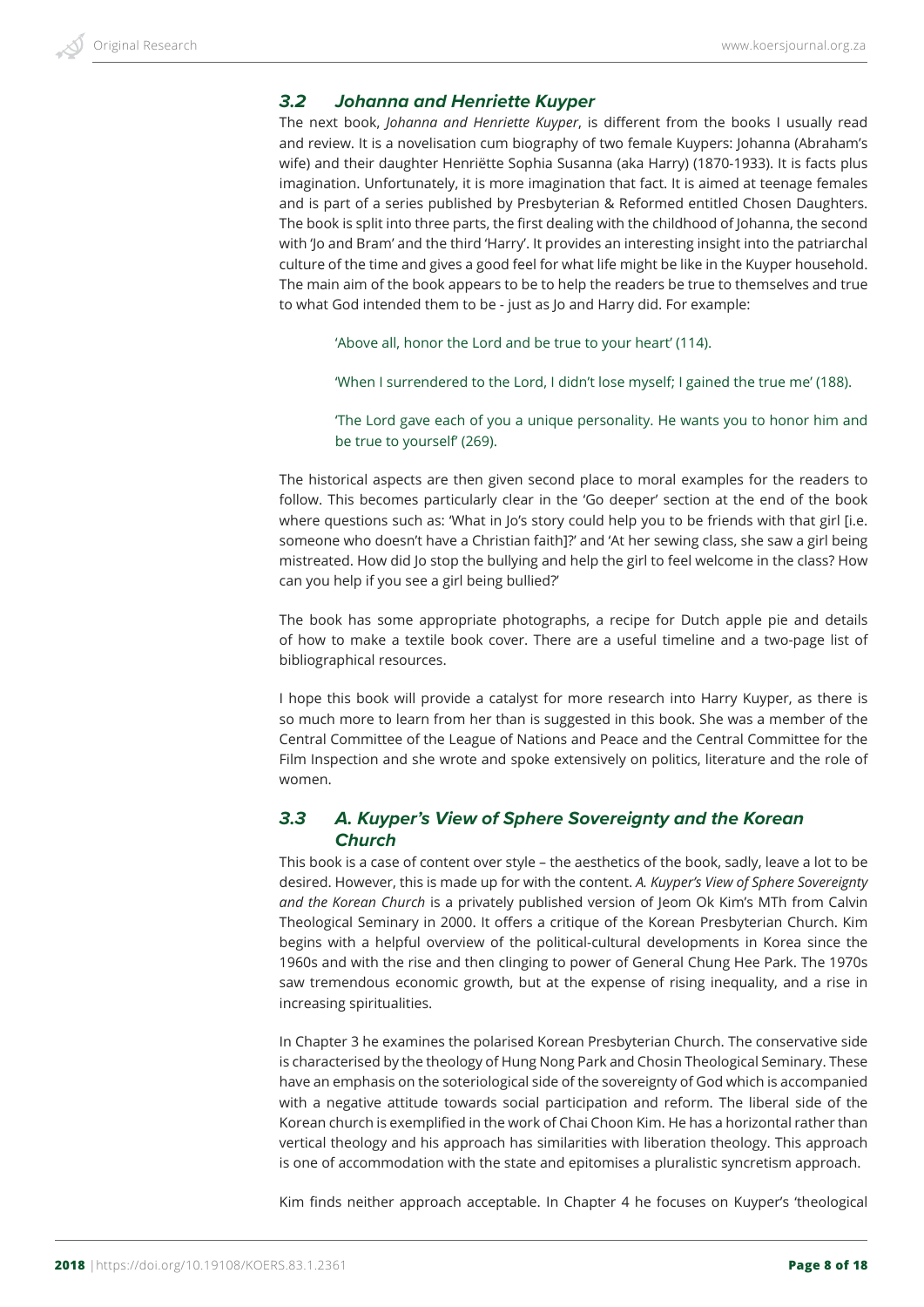principle for social involvement' namely sphere sovereignty and a free church in a free state. In Chapter 5 he applies this to the extremes of the Korean church. Both the conservative and liberal streams are ignorant of sphere sovereignty and Kin argues both could benefit from its approach. The conservative side emphasises the separation of church and state, however, such an approach is not followed consistently. They give absolute obedience to the state and patriotism, and take part in prayer breakfasts for politicians, which seems to break down the church-state distinction. It also means that there is no notion of Christian politics. The liberal side, on the other hand, doesn't separate church and state and the church is involved in the affairs of the state. Kuyper's sphere sovereignty offers an alternative to both flawed views. This means that on the conservative side they should avoid the church-state confusion and reject the blind flattery of the state. A free church in a free state means that protest against unjust political power is justified. Likewise, on the liberal side, a free church in a free state means that church and state should not be confused. The state arises from the sovereignty of God, not from popular sovereignty.

This book provides an insight into the Korean church and shows how Kuyper's ideas can be applicable to contemporary non-Western societies.

## *3.4 The Power of the Church: The Ecclesiology of Abraham Kuyper*

Mike Wagenman's brilliant 2014 PhD Thesis (Bristol University and Trinity College, supervised by Craig Bartholomew) has now been published as: *The Power of the Church: The Ecclesiology of Abraham Kuyper*, Wagenman (2107). After a long period of neglect Kuyper's ecclesiology is now having a resurgence – and rightly so. It has been a long time since the publication of Zwanstra's (1974) look at 'Abraham Kuyper's conception of the church'. The hiatus was broken by Wood's (2013), since then Ballor and Joustra (ed.) (2015) applied Kuyper's distinction between church as institute and organism to contemporary issues. (Wagenman was also a contributor to that volume; he also contributed a chapter on the church in *On Kuyper* (Wagenman, 2013)). In this book, he examines the elusive concept of power with a particular look at ecclesiastical power. He writes:

'… by looking to the worldview, in which we find Kuyper's view of power, we will be able to engage in a multi-dimensional understanding of power - something which both accomplishes comprehensiveness and avoids reductionism' (Loc.<sup>3</sup> 1828).

He provides a clear and succinct summary of his aims:

'As such, this project seeks to examine Kuyper's ecclesiology from a theologically systematic point of view with an eye to further theological developments relative to power and authority which can assist the church today in appreciating and implementing its identity and mandate in culturally constructive ways for human and cultural flourishing' (Loc. 2078).

He shows that Kuyper's ecclesiology has two key elements:

'1) The church is grounded in creation, and 2) The church is both an institution and an organism'.

These differences between the organism — institution distinction is clearly summarised:

by organism Kuyper means the church as Christians "sent" into the whole of life to bear witness to the gospel in their everyday affairs. By the institutional church, Kuyper means the bricks-and-mortar church, gathered under duly ordained leadership, for official functions (Loc. 759).

<sup>3</sup> Loc. corresponds to the position in the kindle edition.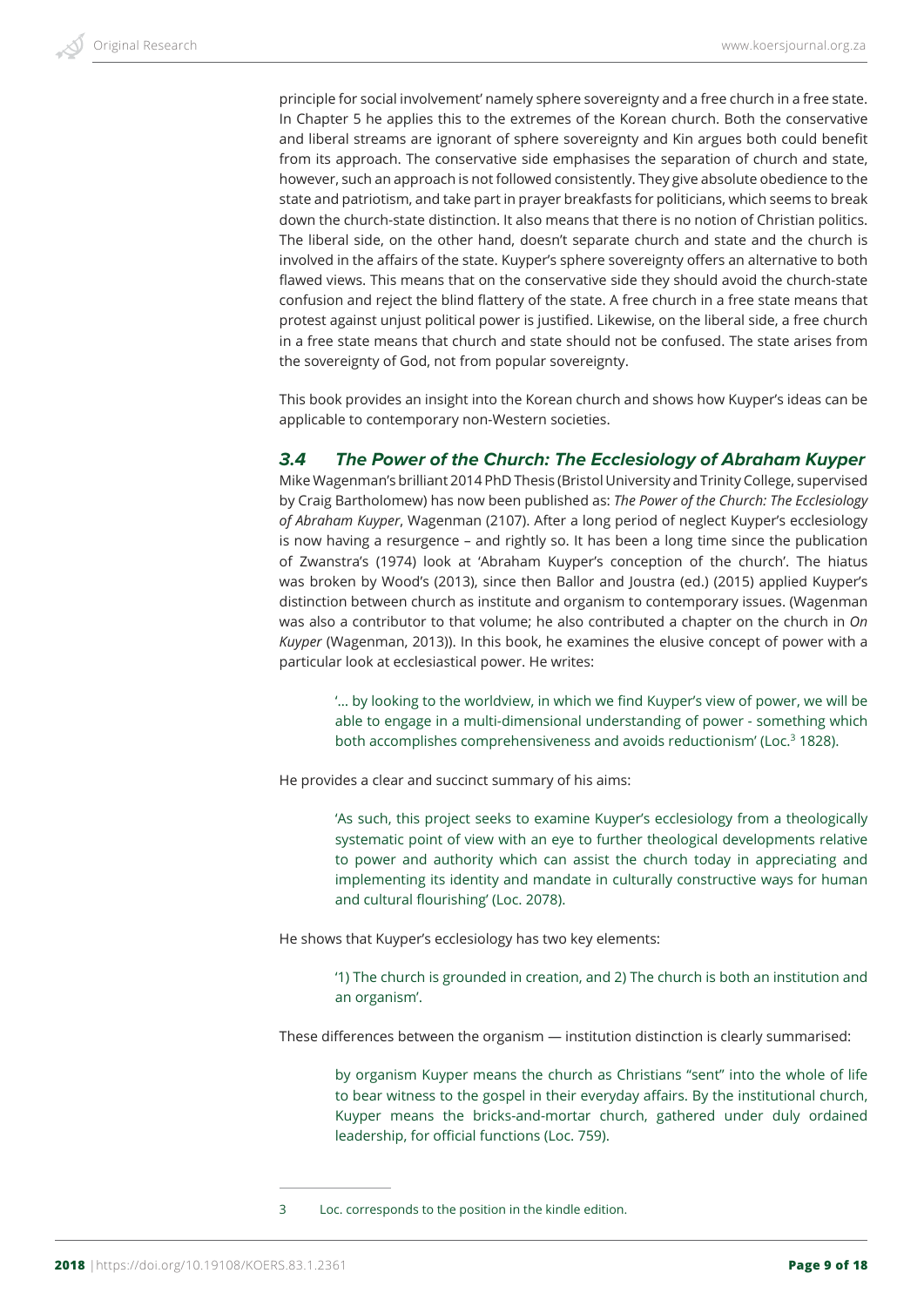Surprisingly, Kuyper's PhD (Kuyper, 2016) is seldom referenced here – it would have been helpful to see how seminal this dissertation is to Kuyper's later work. Nevertheless, Wagenman has provided an excellent analysis of Kuyper's ecclesiology.

## *3.5 Common Grace in Kuyper, Schilder, and Calvin*

Jochem Douma's *Common Grace in Kuyper, Schilder, and Calvin: Exposition, Comparison, and Evaluation* is translated from *Algemene genade: uiteenzetting, vergelijking en beoordeling van de opvattingen van A. Kuyper, K. Schilder en Joh. Calvijn over 'algemene genade'* (Goes, Neth.: Oosterbaan & Le Contre, 1974). The book was originally a version of Douma's PhD dissertation from the Theological University in Kampen, the Netherlands.

The original title General grace (*Algemene genade)* has been replaced by common grace in the translation. It is a shame that this new translation doesn't use the recently translated works of Kuyper. Instead, the references to Kuyper's work are to his original Dutch *De Gemeene Gratie*.

Douma provides a helpful summary of the three different positions on common grace. There are three large chapters that examine each of the individual thinker's approach to common grace and then a helpful comparison in Chapter 4. The chapter on Kuyper looks in detail at Kuyper's use of the key texts, Genesis 9; Genesis 2:17; Genesis 3; John 1; Romans 1 and 2; and Revelation 21:26.

The comparisons that Douma makes I have summarised below in Table 1. Douma then in Chapter 5 provides his evaluation of the positions. He thinks that Kuyper's doctrine of common grace is 'unacceptable because he focuses this grace not on salvation and the knowledge of God, but on culture'; and he sides mainly with Calvin in: 'it is to be commended in Calvin that his discussion of grace in a general sense is focused correctly'.

Douma is emphatic that:

'The treatment of our topic [common grace] would have been unthinkable but for the fact that each of the three theologians accepts the doctrine of double predestination' (Loc. 6999).

He continues:

'Among all three theologians there is a connection between this double predestination and our topic' (Loc. 7004).

And yet — even though according to Douma, all three accept double predestination they have different perspectives on common grace! That connection doesn't lead to the same conclusion! Kuyper advocates common grace, Schilder denies it, and Calvin has some notion of common grace; although Douma thinks that Calvin doesn't have a *doctrine* of common grace.

'Calvin recognized general grace. God's display of grace is not limited to the church. But that is something different from adhering to a doctrine of general grace in which this grace inevitably becomes an independent entity (as in Kuyper)' (Loc. 7408).

It seems the key difference between Kuyper and Schilder is the effect of the fall:

 'while Kuyper believes that culture continues itself (thanks to common grace) despite the Fall, Schilder regards the Fall as causing a rupture' (Loc. 7225).

Common grace has been a controversial topic and Douma in his triangulation of these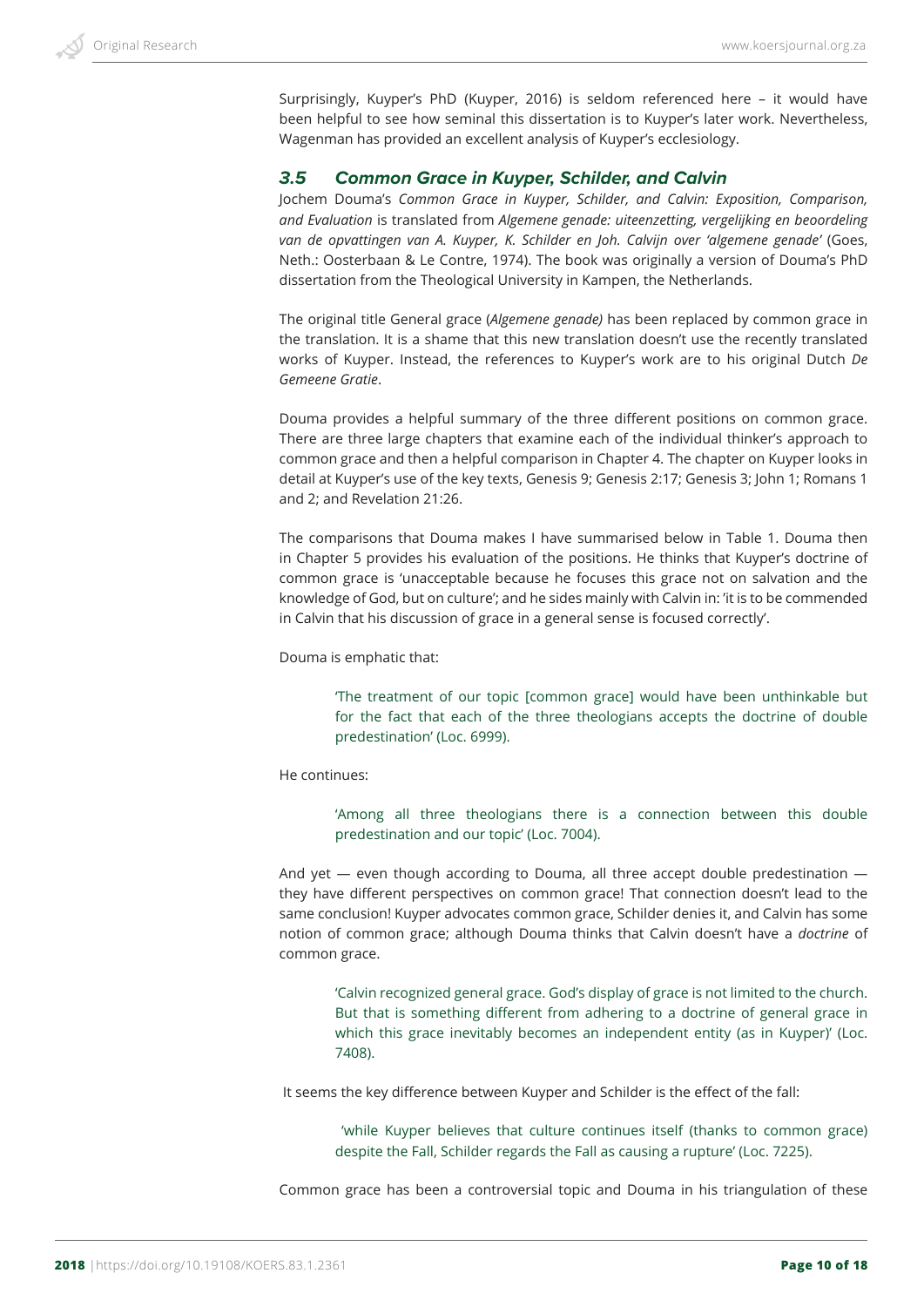important theologians has posed some important questions and identified some important distinctions – even if he is not always right in his conclusions.

|                                                                | <b>Kuyper</b>                                                                                   | <b>Schilder</b>                     | Calvin                                                |
|----------------------------------------------------------------|-------------------------------------------------------------------------------------------------|-------------------------------------|-------------------------------------------------------|
| §1 Double<br>predestination                                    | Yes - it is in the<br>background                                                                | Yes - it has a dominant<br>position | $Yes - in the$<br>background                          |
| §2 Parallelism<br>of election &<br>reprobation                 | No - the doctrine of<br>double predestination<br>barely illuminates common<br>grace             | Yes                                 | <b>No</b>                                             |
| §3 Breadth of<br>predestination                                | Broader than both Schilder<br>and Calvin - organistic                                           | Narrow - personal                   | Narrow -<br>personal                                  |
| §4 Development<br>from bud to<br>bloom                         | Strong sense of specifically<br>cultural attention                                              | Appears only in a<br>modest form    | This cultural<br>attention is<br>missing in<br>Calvin |
| §5 The place<br>of Christ in<br>fulfilling creation<br>mandate | Indispensable &<br>stimulating<br>Duality in mediator:<br>creation & redemption                 | Foundational                        |                                                       |
| §6 General grace<br>- orientation &<br>end result              | More general sense - a<br>development of culture                                                |                                     | More general<br>$sense - a$<br>knowledge of<br>God    |
| §7 General grace<br>- doctrine                                 | Yes                                                                                             |                                     | <b>No</b>                                             |
| §8 God's wrath                                                 | Not discussed                                                                                   | Yes                                 | Yes                                                   |
| §9 God's eternal<br>disposition                                | <b>Barely</b>                                                                                   | Continually                         | Now and then                                          |
| §10 Grace &<br>necessity                                       | Both ascribe the character of necessity to the<br>continuation of history                       |                                     | The issue<br>does not arise                           |
| &11 Culture &<br>pilgrimage                                    | Common grace - used<br>as the foundation of his<br>appeal to Christians not to<br>avoid culture | Humans as office<br>bearers         | Pilgrimage                                            |

|  | TABLE 1. A comparison of the views of Kuyper, Schilder and Calvin regarding common grace. |
|--|-------------------------------------------------------------------------------------------|
|--|-------------------------------------------------------------------------------------------|

*Source: Douma (2017; ch 4).*

# **4. JOURNAL ARTICLES**

*The Journal of Reformed Theology*, 11(1-2) is a special issue edited by George Harinck (Harinck, 2017a) devoted to neo-Calvinism and race. The papers were originally presented at the annual Kuyper Conference of the Abraham Kuyper Center for Public Theology at Princeton Theological Seminary in 2015. It contains papers on Bavinck (Joustra, 2017), Kuyper (de Brujine, 2017; Eglinton, 2017; Harinck, 2017b) and also papers on race (Liou, 2017; Van Jagt, 2017).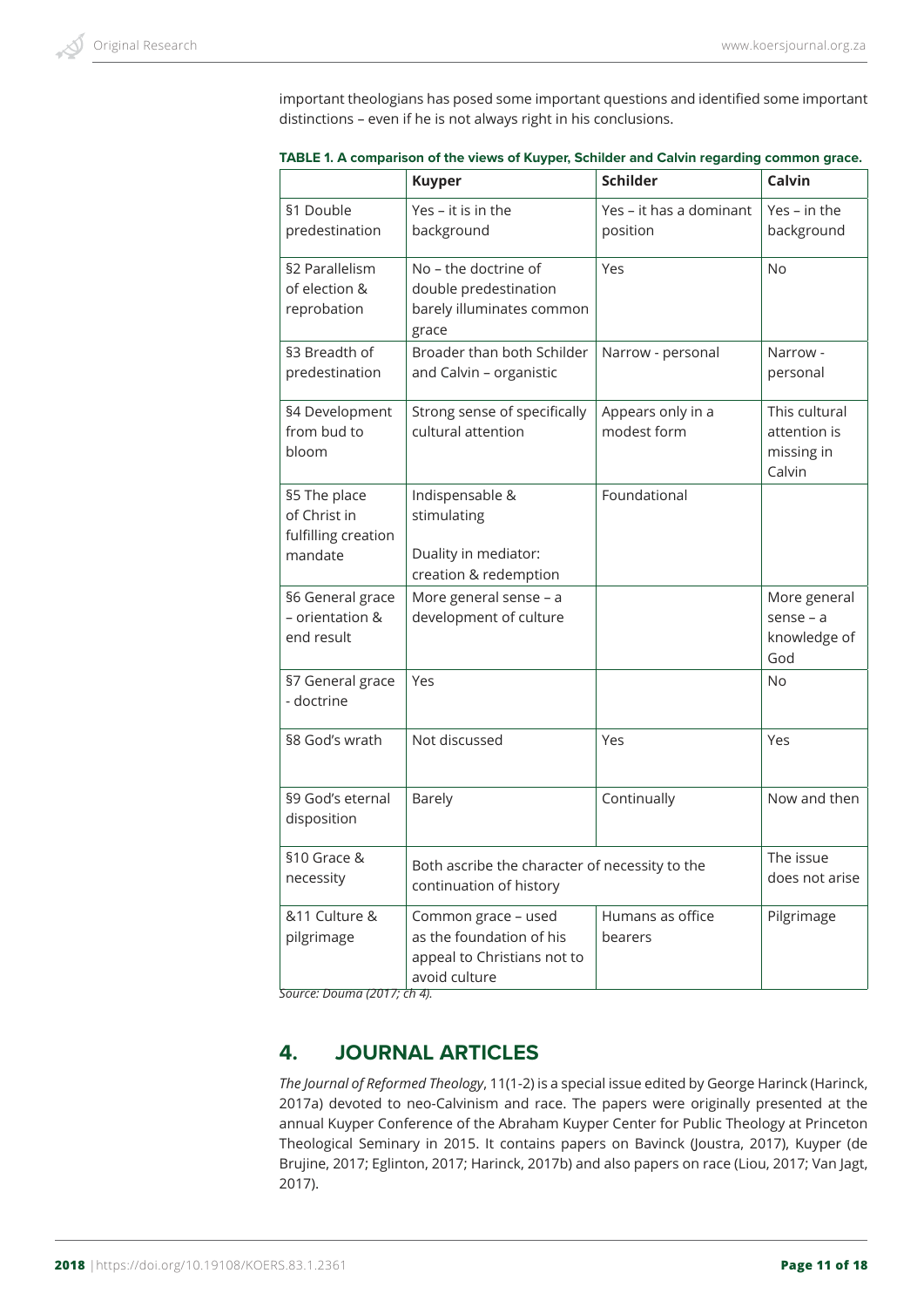Ad de Bruijne analyses Kuyper's comments about the Jews and interprets these in the light of basic themes in his theology. He also draws some lessons for today. He identifies both supersessionist and chiliastic accents in Kuyper's approach. He poses the question: was Kuyper anti-Semitic?

 'Across his work we encounter biased and even negative statements about Jews in each of these four domains, most outspokenly in his *Joden en Liberalisten* ("Jews and liberals") from 1878' (27).

For Kuyper, Israel was an interlude in God's dealings with humanity - in this sense he was supersessionist; he sees the church as the new Israel. He sees the Jews as greedy and as liberals. He obviously assents to the contemporary cultural stereotypes. So, to some extent, he could be characterised prima facie as anti-Semitic. But as De Bruijne points out it is more complex than that as he warns against a scapegoat mechanism against the Jews. He also recognises the problem of stereotypes and that they may inadvertently result in anti-Semitism. He also sees the survival of the Jews as a divine miracle. There are evidently some contradictions regarding the Jews in Kuyper's writings. Kuyper held to the view that many Jews would be converted to Christianity in the new earth. God's promise to Abraham has both spiritual and national parts.

Eglinton (2017) examines Kuyper's (as yet) untranslated *Varia Americana.* It was written during Kuyper's visit to North America to deliver his Stone *Lectures on Calvinism.* As Eglinton notes this is one of Kuyper's most awkward publications as it 'condemns racism' and can be 'condemned as racist' (66). It is a 'perplexing and contradictory' work (68). There are no doubt some (unintentional) racist descriptions, but as Eglinton highlights:

'[Kuyper] offers no tacit approval of racial status quo encountered during his American *séjour*. Rather, it is his description of a dysfunctional society produced by enforces slavery: its "evil consequences" center on the creation of a population caught in its "abhorrent self-degradation" and subjected to the "relentless application" of "inhuman Lynch Right"' (76).

Enslavement rather than emancipation was the cause of the problem for Afro-Americans according to Kuyper.

VU Historian Hans van der Jagt, in his 'Coffee-colored Calvinists', examines a debate among Dutch neo-Calvinists during the colonial period that took place in *De Heraut* (between 1893- 1894). The question he addresses is: how did the colonial racial practice affect the Dutch neo-Calvinists' perspective on race?

Jeff Liou (2017), of Fuller Theological Seminary, takes his starting point the division in the United States with regard to race and the #blacklivesmatter campaign, initiated in the aftermath of the Trayvon Martin killing in 2012. Liou uses as a discussion partner Critical Race Theory (CRT). He established common ground between neo-Calvinism and CRT in the shared critique of liberalism. He then goes on to look at how they can be used to correct each other and finally applying both Kuyper and CRT to the current racist environment in the States.

Richard Mouw (2017), the former Fuller Theological Seminary President, looks at the example Kuyper set for the basis of a shared humanity. He begins by looking at Jean-Jacques Rousseau and his ideas for what constitutes a shared humanity and moves on to David Cannadine's account of identity and community. All this is to show that the notion of a shared humanity is problematic. Mouw then turns to Kuyper for some possible answers. He does so by looking at Kuypers' concept of worship. Worship is an antidote for individualism; it is a corporate act of devotion to a transcendent God. However, Kuyper didn't develop his ideas of worship into a spiritual formation, but he seems to have stopped short of its implications for the public sphere: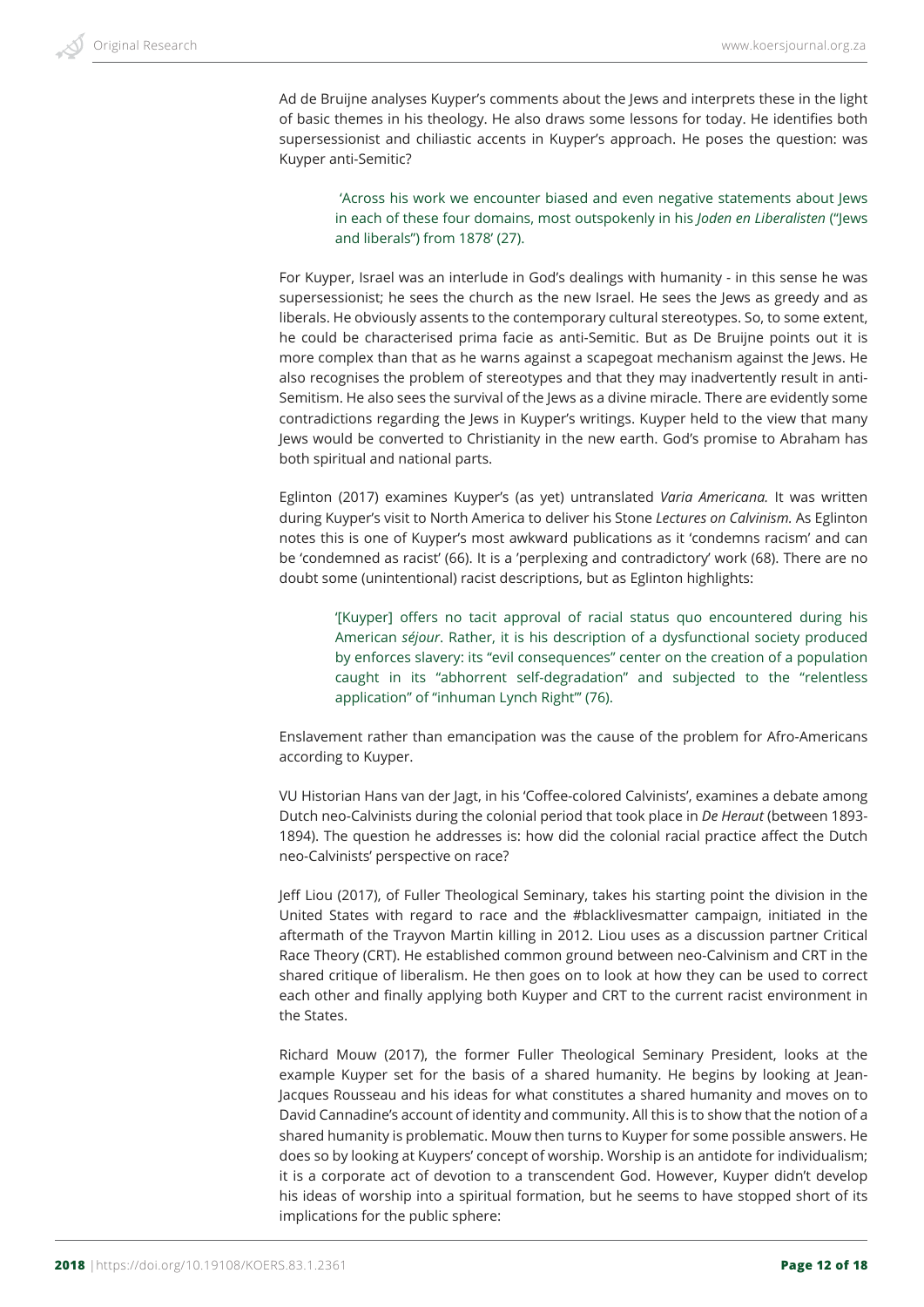'(…) it seems that Kuyper is quite content, when focusing on personal spirituality and worship, to pretty much ignore the implications for public life' (Mouw, 2017: 259).

Perhaps this was because Kuyper was too concerned to distinguish between the church as organism and the church as institute.

## Mouw continues:

[Kuyper] 'insisted on the role of worship in promoting a sense of a shared Christian identity with believers in other times and places. What we share with each other within the broad Christian community is, Kuyper insisted, 'much stronger, firmer, and more intimate' than any other human bond' (Mouw, 2017: 261).

It is through worship, then that according to Kuyper (according to Mouw), we can go from the root of our Christian identity to our shared humanity as all bear the image of God.

James De Jong (2017) looks at Kuyper's meditations. This paper was originally presented at the annual Kuyper conference in 2014. The original title was 'The neglected Kuyper'. In it, he focuses on the 2200 meditations that Kuyper wrote. For most of Kuyper's contemporaries, the meditations were the most widely read of his writings. Today they are sorely neglected as De Jong points out; most emphasis in Kuyper studies is on his social perspectives.

Here De Jong reminds us that the meditations were at least a weekly feature in *De Heraut* and were subsequently reprinted in book form. Writing them was for Kuyper a regular Sunday activity. It is rather ironic that he wrote them rather than attend public worship. The meditations continued to be written when he was on vacation and even during the stressful and gruelling times of his premiership; such was the importance he placed on them.

Understandably then De Jong maintains that 'they are basic and essential for understanding ... Kuyper' (2017:39). Yet 'Attention to the meditations has for the most part languished' (2017:41). This lack is shown in a brief bibliographical overview of recent works on Kuyper the devotional works of Kuyper are largely missing from recent scholarship. De Jong is right when he writes that they deserve more attention. He then turns to look at the mediations published in book form. Most of which, but not all, are available in English:

*To Be Near to God,* 1918, 1925, abridged 1997, 2005 *In the Shadow of Death,* 1928 *When Thou Sittest in Thine House,* 1928 *His Decrease at Jerusalem,* 1928, abridged 1948 *Keep the Solemn Feasts,* 1928 *Asleep in Jesus*, 1929 *Women of the Old Testament,* 1933 *Women of the New Testament,* 1934 *The Implications of Public Confession,* 1934 — this is the only translated section from Voor een distel een mirt [Instead of a Thistle, a Myrtle] *The Death and Resurrection of Christ,* 1960 *The Ascent of the Son — The Descent of the Spirit* (e-book) *Honey from the Rock* — this is currently being translated by De Jong.

The titles show the wide range of Kuyper's meditations: liturgical, Christian feast days, pastoral and theological. De Jong concludes: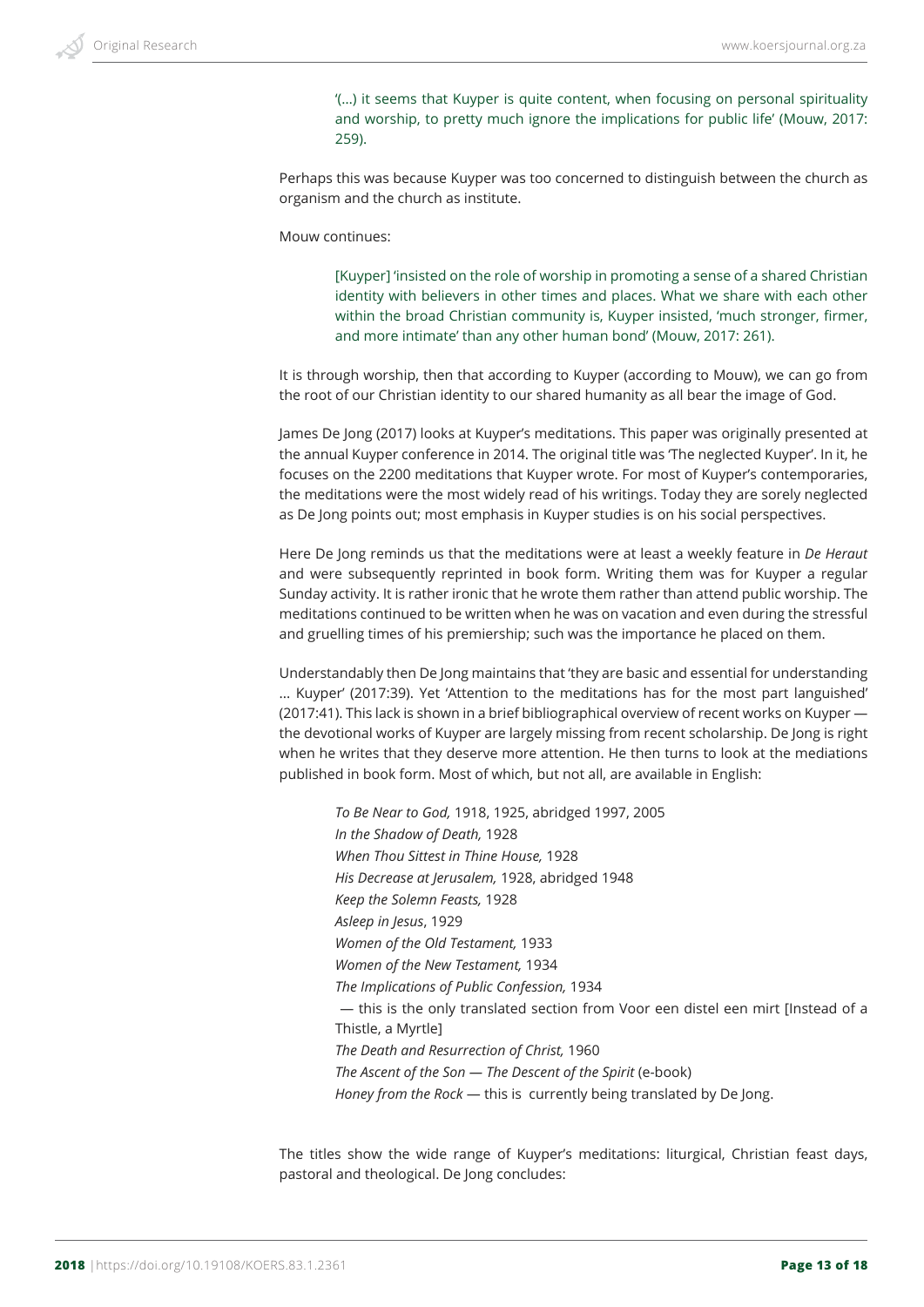'That Abraham Kuyper's meditations were printed and reprinted by the thousands in the Netherlands is hardly surprising. They present a dimension of the man that we need to recapture if we would understand him truly and appreciate him fully. They should not be neglected as we revisit Abraham Kuyper in our generation. They reflect the heart and soul of this remarkable religious leader' (De Jong, 2017:61).

Robert Joustra (2017) takes a look at Kuyper's approach to foreign affairs – another neglected aspect of Kuyper's work. He poses the question 'So, what was Kuyper's "Christian" perspective and policy on foreign affairs (1)' and answers it, largely, by looking at the recently translated *Ons Program* and comparing it with three main crises Kuyper faced: the Boer Cause in South Africa; the "pacification" of Aceh, in modern-day Indonesia; and finally, the Great War. Joustra concludes:

'Kuyper unquestionably had his failures and his blind spots, some very serious, and extremely damaging, but he also labored to find balanced and faithful positions on international affairs, and upon principles, that we would do well to imitate today. We would not want to adopt his policies as they were, but we could do much worse than to have a new man like him work out, with his theological and political seriousness, the intractable problems of our globe today' (Joustra, 2017: 21).

Roger Henderson, a former professor at Dordt College and now an independent researcher, surveys the development of Kuyper's sphere sovereignty in his 'The development of the principle of distributed authority, or sphere sovereignty' (Henderson, 2017a). Written, in part, as a response to Glenn Friesen's work attempting to show the dependence of Kuyper and Herman Dooyeweerd on von Baader.4 Regarding Friesen's hypothesis Henderson writes:

'Making von Baader the real star behind Dooyeweerd's philosophy suggests Dooyeweerd was not a very forthcoming, courageous, or honest scholar. This is difficult to believe of a young man who openly opposed a senior scholar at a legal conference, wrote against National Socialism during its early rise in the Netherlands, and endlessly quotes other scholars' (Henderson, 2017a: 96).

Henderson shows the influence of Groen van Prinsterer on Kuyper, although:

'… Kuyper was sufficiently independent and creative to express and further develop them in his own way. Groen was like the steady, slow-moving first stage of a rocket that set the course; Kuyper then followed like the lighter, second stage of a booster rocket, lifting the project into orbit'.

Kuyper gave the concept '*souvereiniteit in eigen kring'* its definitive form, he recognised the roots of it in Groen and what Groen had called 'independence in its own sphere'.

Henderson has another article on Kuyper, this time in the journal *Pro Rege* where he examines Kuyper's theory of art (Henderson, 2017b). Kuyper dealt with the topic of art several times in different pieces. Most notable is a chapter in his Stone Lectures and in his address at the VU in 1888.<sup>5</sup> As Henderson notes:

'[Kuyper] believed that [art] has played an important though often overlooked role in history, and he wants Christians to be sure not to neglect it' (Henderson, 2017b: 1).

<sup>4</sup> Henderson asserts that 'Glenn Friesen appears to be oblivious to Dooyeweerd's background and relationship to Kuyper, as well as to Kuyper's relationship to G. Groen van Prinsterer and the Anti-Revolutionary outlook'.

<sup>5</sup> This was subsequently translated into English in 1892 and read by J.H. De Vries, the translator, to the American Institute of Christian Philosophy in New York.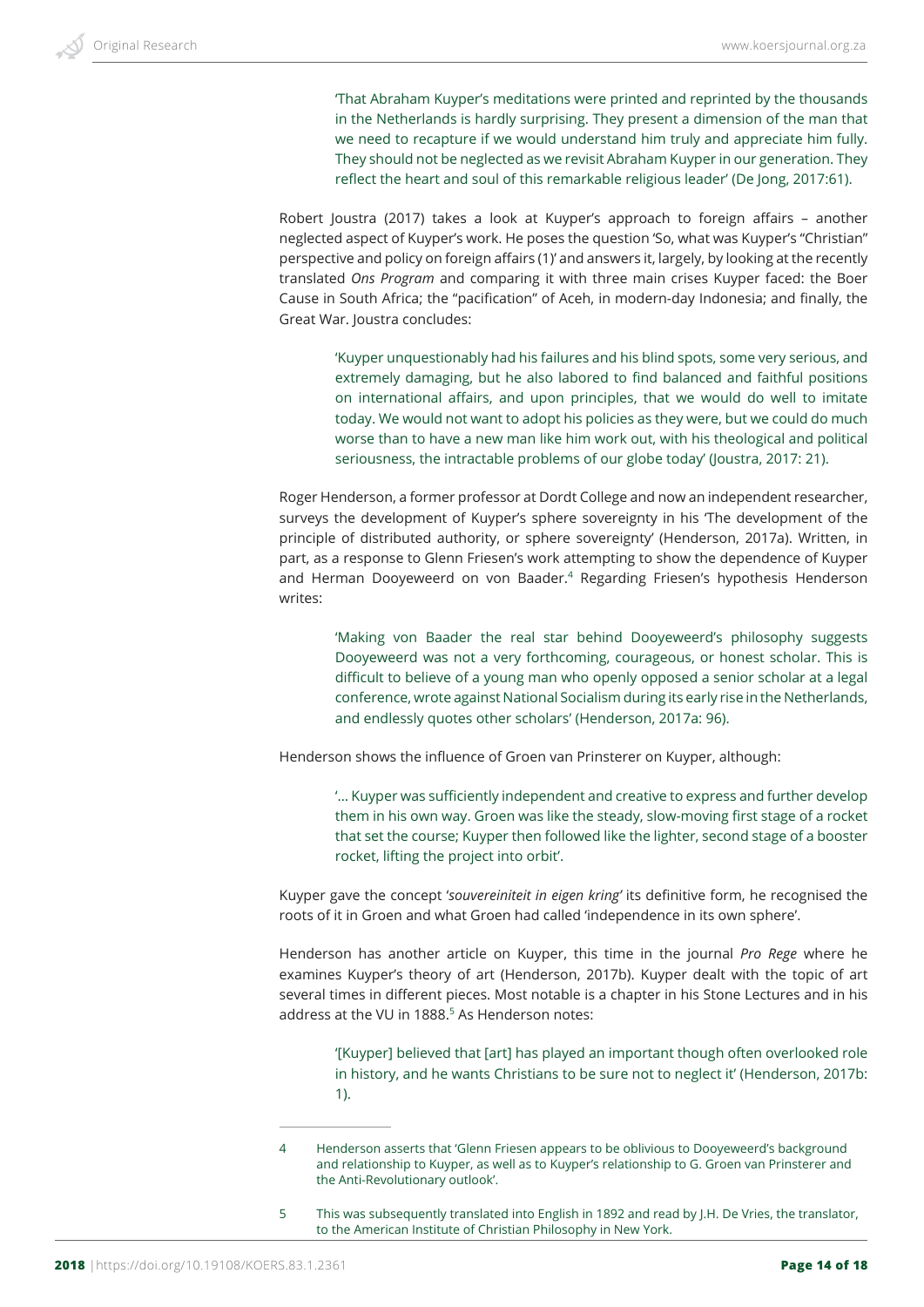In this article Henderson explores and explains Kuyper's theology and philosophy of art. Kuyper sees art as a life-sphere, one of God's ordinances, and for that reason alone art has an important part in creation. Thus, as Henderson argues, for Kuyper:

'Artistic work should be free to function and develop in its own direction and not be dominated by another sphere and set of ordinances'.

Henderson concludes the article with this:

'Works of art carry meaning and reflect attitudes and parts of perspectives of those who make them. Each work contributes to an ongoing conversation and debate about human life, God, and the world. In conclusion, Kuyper asks, "would it not be both a degradation and an underestimation of art, if you were to imagine the different branches into which the art-trunk divides itself, to be independent of the deepest root which all human life has in God?"' (Henderson, 2017b: 8).

Also in the journal *Pro Rege* is van Vliet's look at Kuyper's view of Islam (van Vliet, 2017). Van Vliet is the translator of *On Islam* and this paper provides an excellent commentary on it. He writes:

'… Kuyper surveys this historical regression of the Christian Church and the Church's interplay with an entirely new religion' (14).

Van Vliet forces on several areas that Kuyper examines, these include the religious practices, the political — as he notes 'Islam dictates all of life, it is difficult to separate the religious from the political dimension' (16) — and the sociological, notably the approach to women, toleration and scholarship. He closes his piece with what he considers to be some areas for 'further critical engagement'. These include: the transcendence/ immanence of God in Christianity and Islam; the role of spiritual transformation; the nature of the kingdom; Christian missionary zeal; and the relevance for today.

Bruce Pass (2017), an Australian involved in doctoral studies at the University of Edinburgh, takes look at the religious journalism in Australia, focusing on the, broadly Kuyperian, Centre for Public Christianity (CPX). He notes several points of contact with the CPX and Kuyper. He notes that this is remarkable that 'Neo-Calvinism has virtually no reception history' in Australia. (He seems unaware of the work of Ted Fackerell, Stuart Fowler, Bruce Wearne and Keith Sewell - see, for example, Sewell (1972).) The points of contact that Pass identifies include:

'First, the CPX bears a striking semblance to Kuyper's ecclesiological conception of the church-as-organism. Second, like Kuyper's own journalism, the CPX is characterized by an awareness of its prophetic function in furnishing public debate with a reasoned Christian voice. Third, the CPX is well aware of an inherently political dimension to religious journalism' (Pass, 2017: 331).

He also notes some contrasts:

'(…) the CPX's focus on an educated elite stands in stark contrast with Kuyper's appeals to "de kleine luyden". Moreover, in contrast with Kuyper's rather combative style the CPX avoids a denunciatory tone and seeks to affirm what Christians and non-Christians hold in common. Significant points of difference are also evident in connection with the relationship to politics. Whereas *De Standaard* functioned as the virtual organ of Kuyper's Anti- Revolutionary Party, the CPX deliberately avoids promoting the agenda of any single political platform'. (Pass, 2017: 331-332)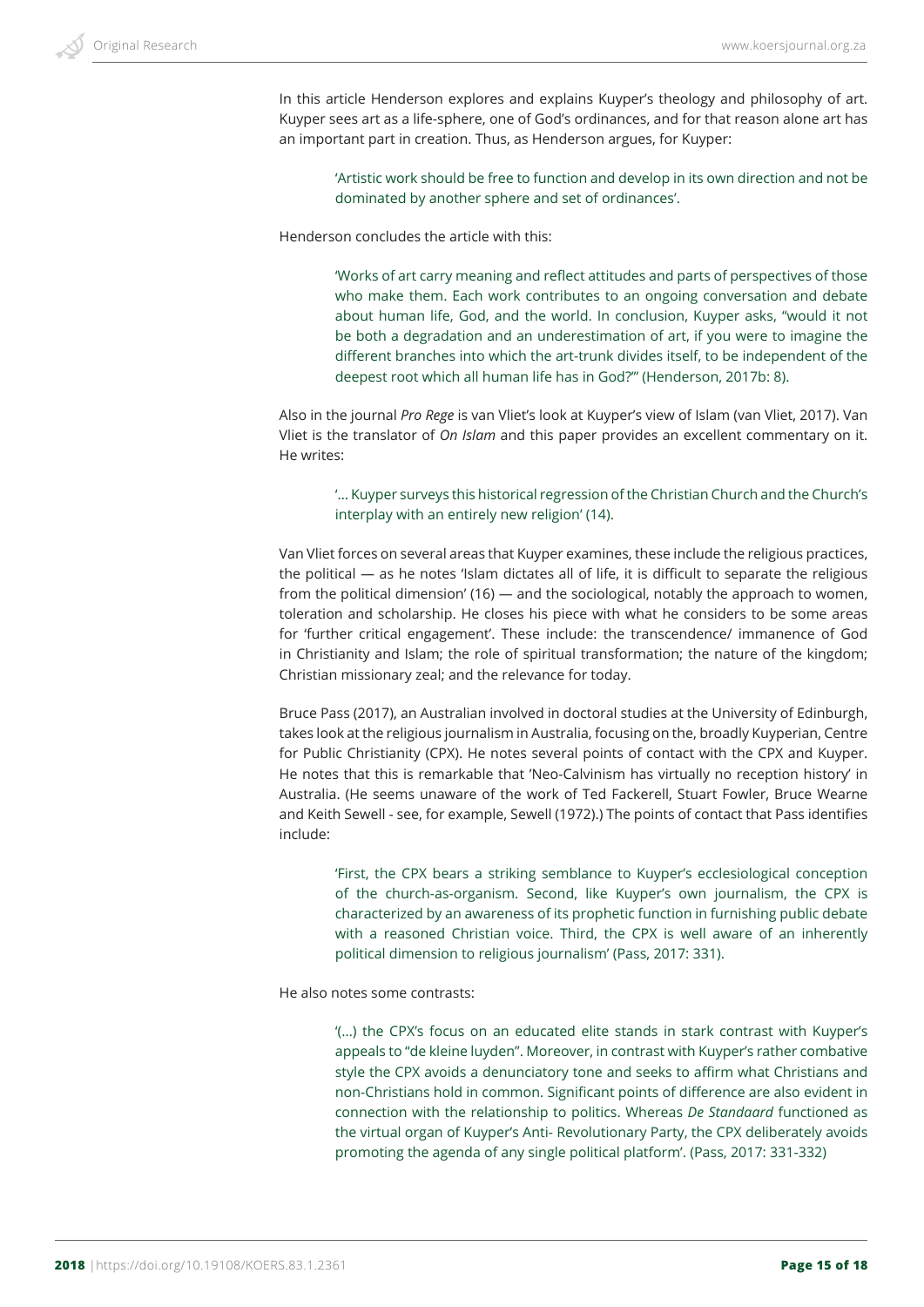# **5. REVIEWS**

Surprisingly, there have been few published reviews of Kuyper's work in 2017. One exception is Simon Kennedy's review of Kuyper's *Pro Rege* (volume 1) and *Common Grace* (volume 1) in *International Journal of Public Theology.* Kennedy notes: 'These volumes are important additions to the English-language public theology repertoire' (Kennedy, 2017: 367).

# **6. CONCLUSION**

This overview of works by and on Kuyper published in 2017 shows that Kuyper's legacy continues and produces insights and fresh applications in the twenty-first century and it shows no sign of abating. These books and articles all serve to illustrate what a polymath Kuyper was: race, the Jews, biblical meditations, ecclesiology, political involvement, art, Islam and journalism are all subjects Kuyper has written on. The writings surveyed also have indicated a number of neglected areas of Kuyper's work; these include his theology, his meditations and international politics.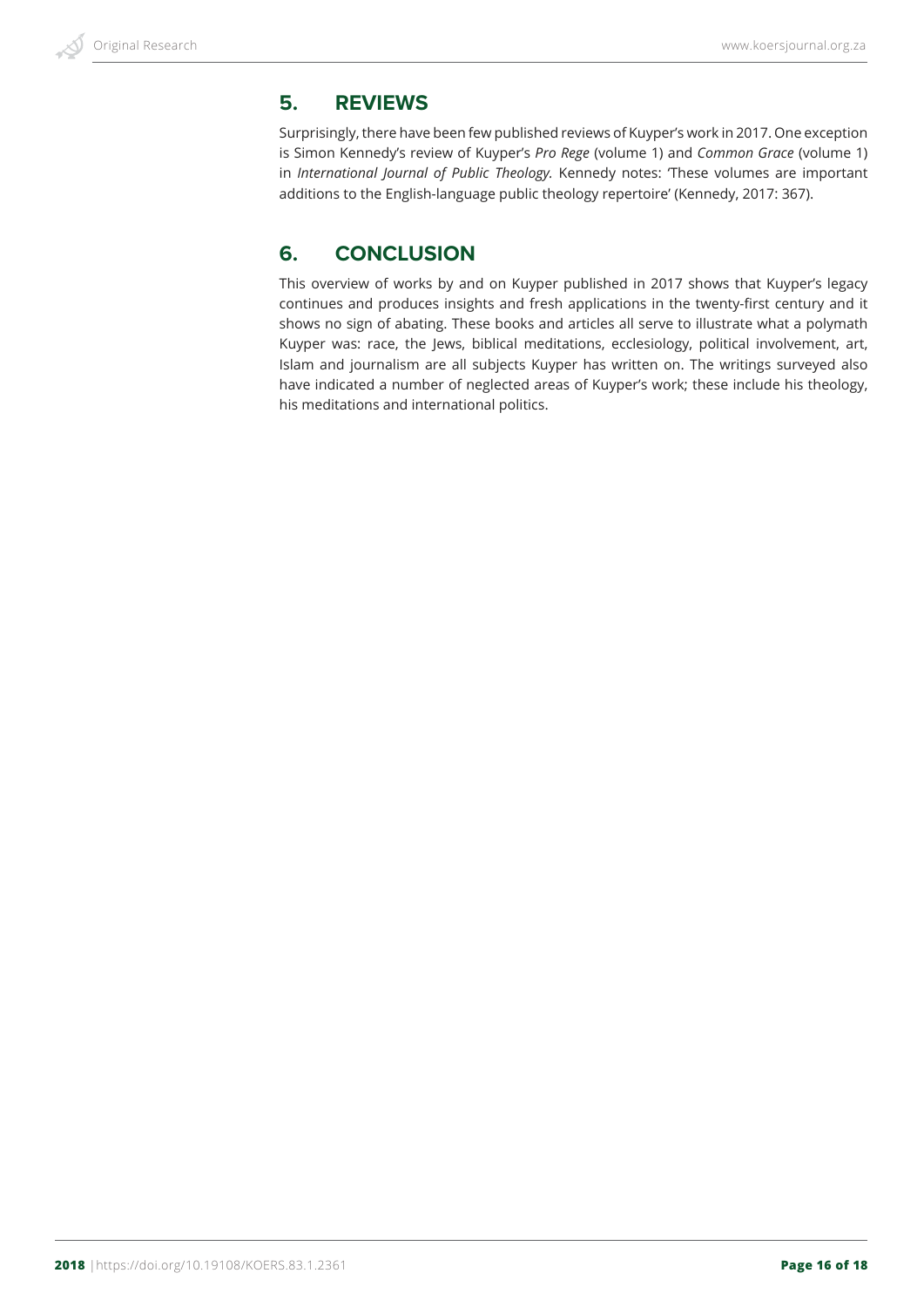# **7. REFERENCES**

## *7.1* **Works reviewed**

Bartholomew, C.G. 2017. Contours of the Kuyperian Tradition. Downers Grove, IL: IVP Academic.

- De Brujine, A. 2017. Abraham Kuyper's surprising love of the Jews. *Journal of Reformed Theology*, 11(1-2): 24-46. Doi: <https://doi.org/10.1163/15697312-01101013>
- De Jong, J.A. 2017. The heart and soul of Abraham Kuyper: reflections on his meditations. *Calvin Theological Journal*, 52(1): 37-61.
- Eglinton, J. 2017. *Varia Americana* and race: Kuyper as antagonist and protagonist. *Journal of Reformed Theology*, 11(1-2): 65-80. Doi: https://doi.org/[10.1163/15697312-01101016](https://doi.org/10.1163/15697312-01101016)
- Henderson, R. 2017a. The development of the principle of distributed authority, or sphere sovereignty. *Philosophia Reformata*, 82(1):74-79. Doi: [https://doi.org/10.1163](https://doi.org/10.1163/23528230-08201005) [/23528230-08201005](https://doi.org/10.1163/23528230-08201005)
- Henderson, R. 2017b. Rumours of glory: Abraham Kuyper's Neo-Calvinist theory of art, *Pro Rege*, 45(4):1- 9. Available at: http://digitalcollections.dordt.edu/pro\_rege/vol45/iss4/1.
- Jeom Ok Kin, Luther. 2017. *A. Kuyper's View of Sphere Sovereignty and the Korean Church: For its Preparation of the Post-Secular Society*. Atlanta, GA: Covenant Innovation Pub.
- Joustra, R. 2017. Abraham Kuyper among the nations. *Politics and Religion*, 1-23. Doi: [https://doi.](https://doi.org/10.1017/S1755048317000554) [org/10.1017/S1755048317000554](https://doi.org/10.1017/S1755048317000554)
- Kennedy, S. 2017. Review of *Pro Rege* (volume 1) and *Common Grace* (volume 1) by Abraham Kuyper. *International Journal of Public Theology* 11(3): 365-367. Doi: [https://doi.org/10.1163/15697320-](https://doi-org.nwulib.nwu.ac.za/10.1163/15697320-12341505) [12341505](https://doi-org.nwulib.nwu.ac.za/10.1163/15697320-12341505)
- Kuyper, A. 2017. On Islam: Abraham Kuyper Collected Works in Public Theology. Translated by Jan van Vliet; edited by James D. Bratt with Douglas Howard. Bellingham, WA: Lexham Press.
- Kuyper, A. 2017. Pro Rege: Living Under Christ the King: Volume 2. Translated by Albert J. Gootjes; edited by John Kok and Nelson D. Koosterman. Bellingham, WA: Lexham Press.
- Liou, J. 2017. Taking up #blacklivesmatter: A neo-Kuyperian engagement with Critical Race Theory. *Journal of Reformed Theology*, 11(1-2): 99-120. Doi: [https://doi.org/ 10.1163/15697312-01101014](https://doi.org/10.1163/15697312-01101014)
- Mouw, R.J. 2017. Of pagan festivals and meta-narratives: Recovering the awareness of our shared humanness. *Scottish Journal of Theology*, 70(3): 251-263. Doi: https://doi.org /10.1017/ S0036930617000278
- Pass, B.R. 2017. A shy hope in the heart? Religious journalism in Australia and the Kuyperian legacy. *Stellenbosch Theological Journal,* 3(1): 327–342.
- Van der Velde, A. 2017. Johanna and Henriette Kuyper: Daring to Change their World. Philipsburg, NJ: P&R Publishing.
- Van der Jagt, H. 2017. Coffee-colored Calvinists: Neo-Calvinist perspectives on race in the Dutch Colonial Empire. *Journal of Reformed Theology*, 11(1-2):47-64. Doi: [https://doi.org/10.1163/15697312-](https://doi.org/10.1163/15697312-01101024) [01101024](https://doi.org/10.1163/15697312-01101024)

Van Vliet, J. 2017. Islam according to journalist Abraham Kuyper. *Pro Rege,* 46(1): 12 - 25.

Wagenman, M. 2017. The Power of the Church: The Ecclesiology of Abraham Kuyper. Independently Published.

## *7.2* **Other works mentioned**

- Ballor, J J. & Joustra, R. (eds.) 2016. The Church's Social Responsibility Grand Rapids, MI: Christian's Library Press.
- Bishop. S., 2017. Kuyperania in 2016. *Koers Bulletin for Christian Scholarship* 82(1). Available at https:// doi.org/10.19108/KOERS.82.1.2285.

Harinck, G. 2017a. Introduction. *Journal of Reformed Theology*, 11(1-2): 1-7.

Harinck, G. 2017b. "Wipe out lines of division (not distinctions)" Bennie Keet, neo-Calvinism and the struggle against apartheid. *Journal of Reformed Theology*, 11(1-2): 81-98. Doi: [https://doi.](https://doi.org/10.1163/15697312-01101025) [org/10.1163/15697312-01101025](https://doi.org/10.1163/15697312-01101025)

Joustra, J. 2017. An embodied Imago Dei. *Journal of Reformed Theology*, 11(1-2):9-23.